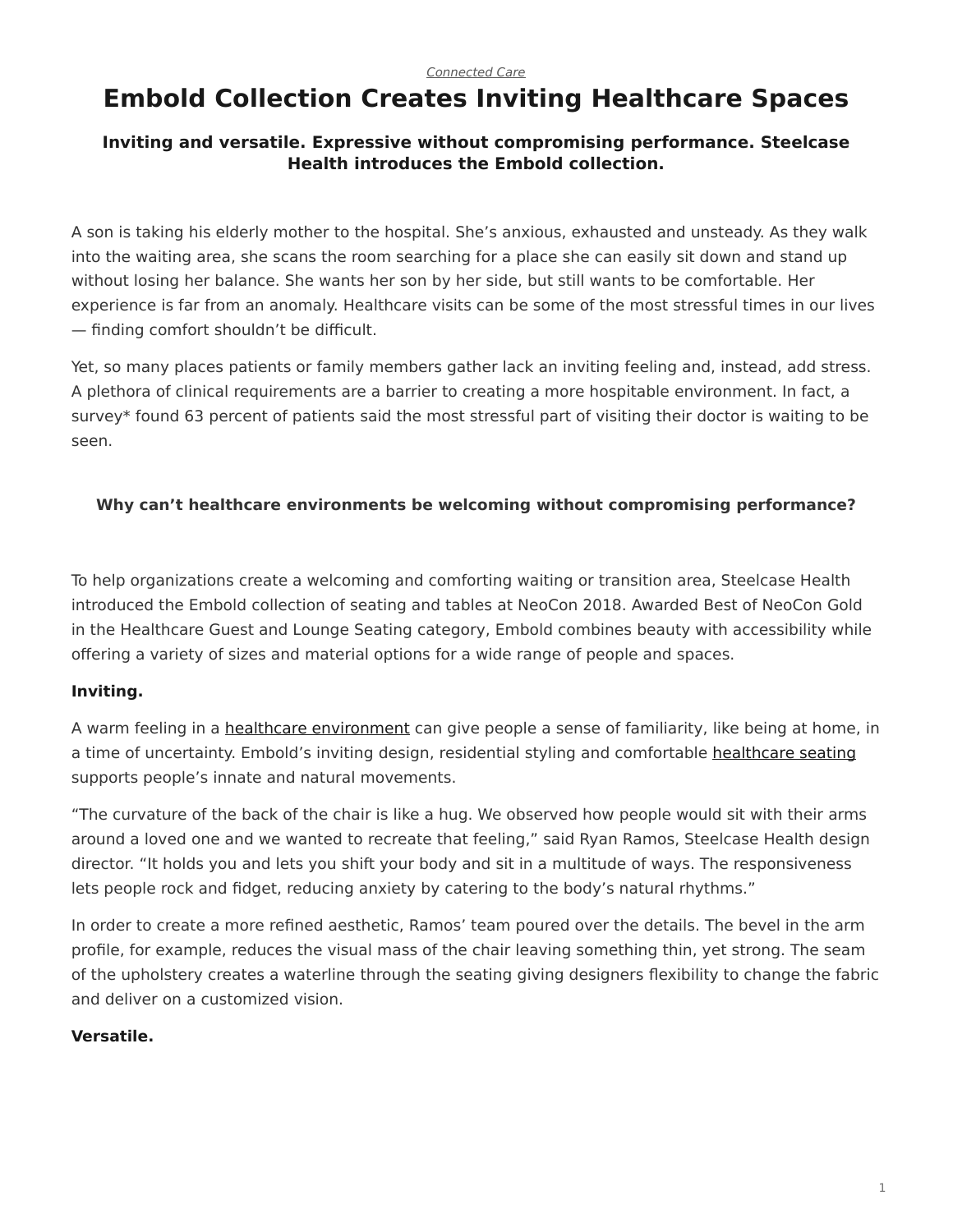Embold's graceful design and broad statement of line works in many environments and supports people's various needs. The collection creates flexible applications for designers and customers.

- [Hospital sleeper chairs](https://www.steelcase.com/products/patient-chairs/) and multi-seat units can seat one to four people in a variety of configurations.
- Hip-height and bariatric options provide extended support for elderly and obese patients.
- Tables in three sizes, with the option of integrated power, offer a place to add softer lighting and personal items.

The possibility to provide a larger place to sit gives people a space to set personal items or sit by a loved one. In addition, if an organization's patient profile changes over time, facilities managers are able to move the arm to re-designate seating to accommodate changes in the healthcare population.

#### **Expressive.**

Embold's range of materiality encourages creativity and expression. With two back upholstery styles, wood and metal legs and two arm cap shapes with multiple materials offered, designers can move across the design spectrum and allow healthcare organizations to express their unique brand.

"Embold is beautiful. It breaks the mold," said Ramos. "You could easily find it in a hotel lobby or someone's living room in addition to a healthcare environment."

#### **Performance.**

Embold offers the best of style and function for hard-working healthcare environments. The result is safe, durable and easy to clean.

- Curved back This comforting shape supports how people naturally sit. It's intuitive without the need for adjustments.
- Wallsaver leg This refined profile also protects facilities without being a tripping hazard.
- Arm cap This beautiful addition to the chair also provides stability through a handed overhang.
- Crumbsweep This integrated feature adds to the signature look of the chair while making it easy to clean.

"[Healthcare furniture](https://www.steelcase.com/discover/information/health/) doesn't have to feel institutional. It shouldn't add to the stress people feel during a [healthcare experience.](https://www.steelcase.com/spaces-inspiration/health-spaces-transition-waiting/) It should make you feel good physically and emotionally," said Ramos.

The Embold collection from Steelcase Health will be available in Winter 2018. [Sign up to be the first to](https://info.steelcase.com/embold) [learn when Embold is available.](https://info.steelcase.com/embold)

\* Source: [Sequence](https://www.businesswire.com/news/home/20160405005493/en/New-Survey-Sequence-Uncovers-Functional-Breakdowns-Technology) "No Room for Waiting," April 2016